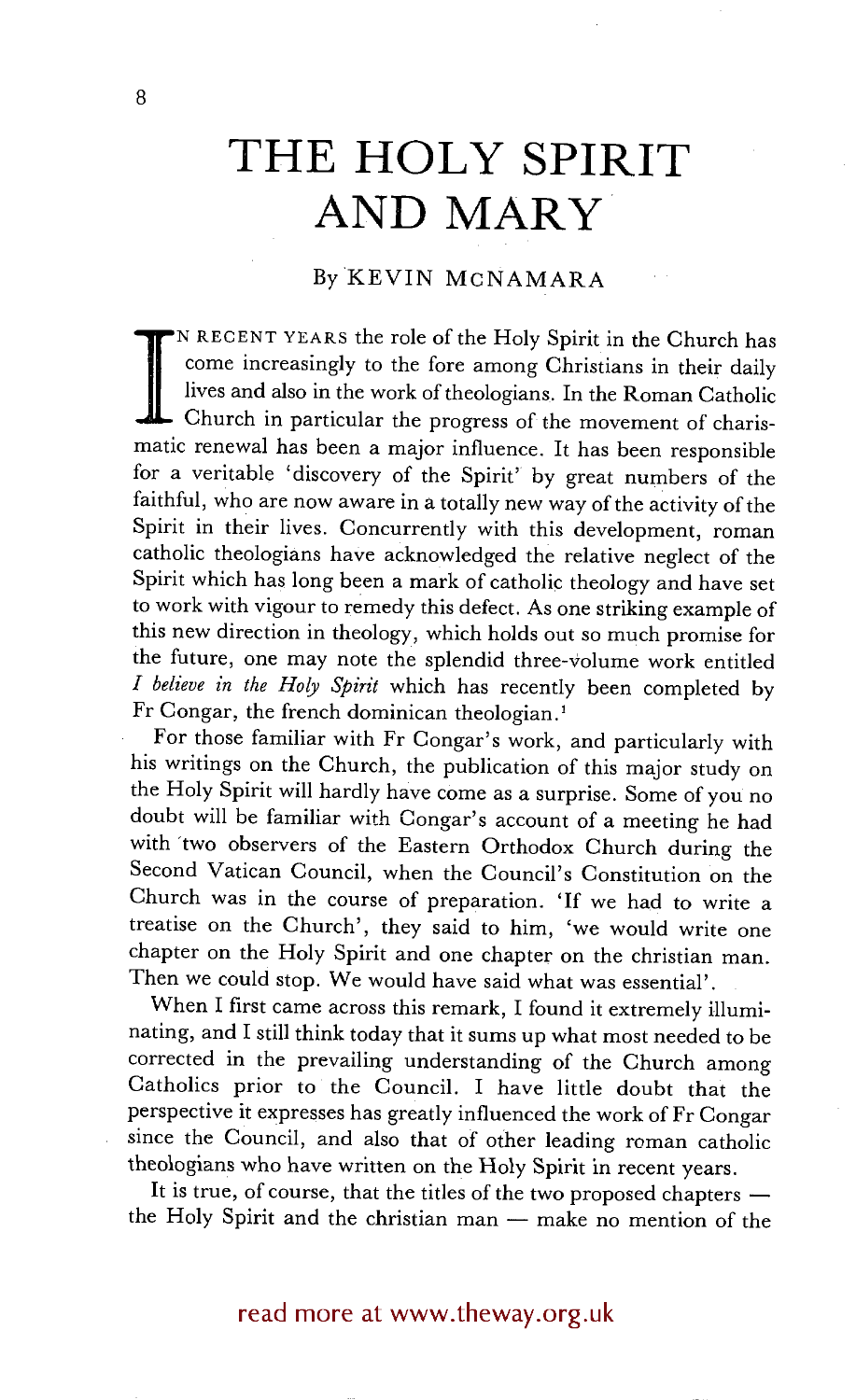hierarchical structure of the Church, which so largely dominated catholic ecclesiology in the past. They do not necessarily exclude it, however. Their great merit is that they indicate the context in which the hierarchical ministry must be situated. That context is the life of the people of God as a whole. The fact that this was also the theme of chapter two of the Council's Constitution on the Church  $-$  the chapter immediately preceding that on the hierarchical ministry  $$ shows that the Council fathers too were clearly aware of the need to give priority to the common life in Christ of God's people as a whole. To a degree, therefore, the Council did have a chapter on the christian man, or on what is called christian anthropology. It did not, however, have a chapter on the Holy Spirit, even though the Constitution as a whole contains many references to the Spirit and, as the work of the Council proceeded, a greater effort was made, largely in response to the eastern viewpoint, to give more prominence to the Spirit in the various Council documents.

It is clear, then, that we are being faithful to the mind of the Council fathers, and to one of the most basic thrusts of their thinking on the Church, when we give full value to the Council's references to the Spirit and when we pursue the implications of these references. As we do so, more and more we come to see the life of the Church as life in the Spirit, as human life renewed and transformed by the Spirit of Christ.

In this perspective the Church appears clearly as the common life of worship of God, service of God and one's neighbour, and witness to Christ before the world. It appears as the gathering into unity and wholeness of the human race which had been broken and scattered by sin; as the people of God making its way in faith and hope to its final goal at the end of history; as the holy Church which is also the Church of sinners, continually in the process of conversion and renewal. The institutional elements of the Church  $-$  the ministry, the sacraments, the articles of faith $-$  are all presupposed and included here, but the spotlight is on the manifold life of the whole christian people and on the Spirit of Christ which at every point is the origin of that life, its sustaining force and its bond of unity.

This activity of the Holy Spirit in the Church is above all a work of love. To introduce the love of God into men's hearts is the most characteristic work of the Spirit of God. It is here that his power achieves its crowning success. Through faith he lays hold of sinful man, of the 'fleshly man', in the language of Paul, and opens his heart to the love of God. All the activity of the Spirit is directed to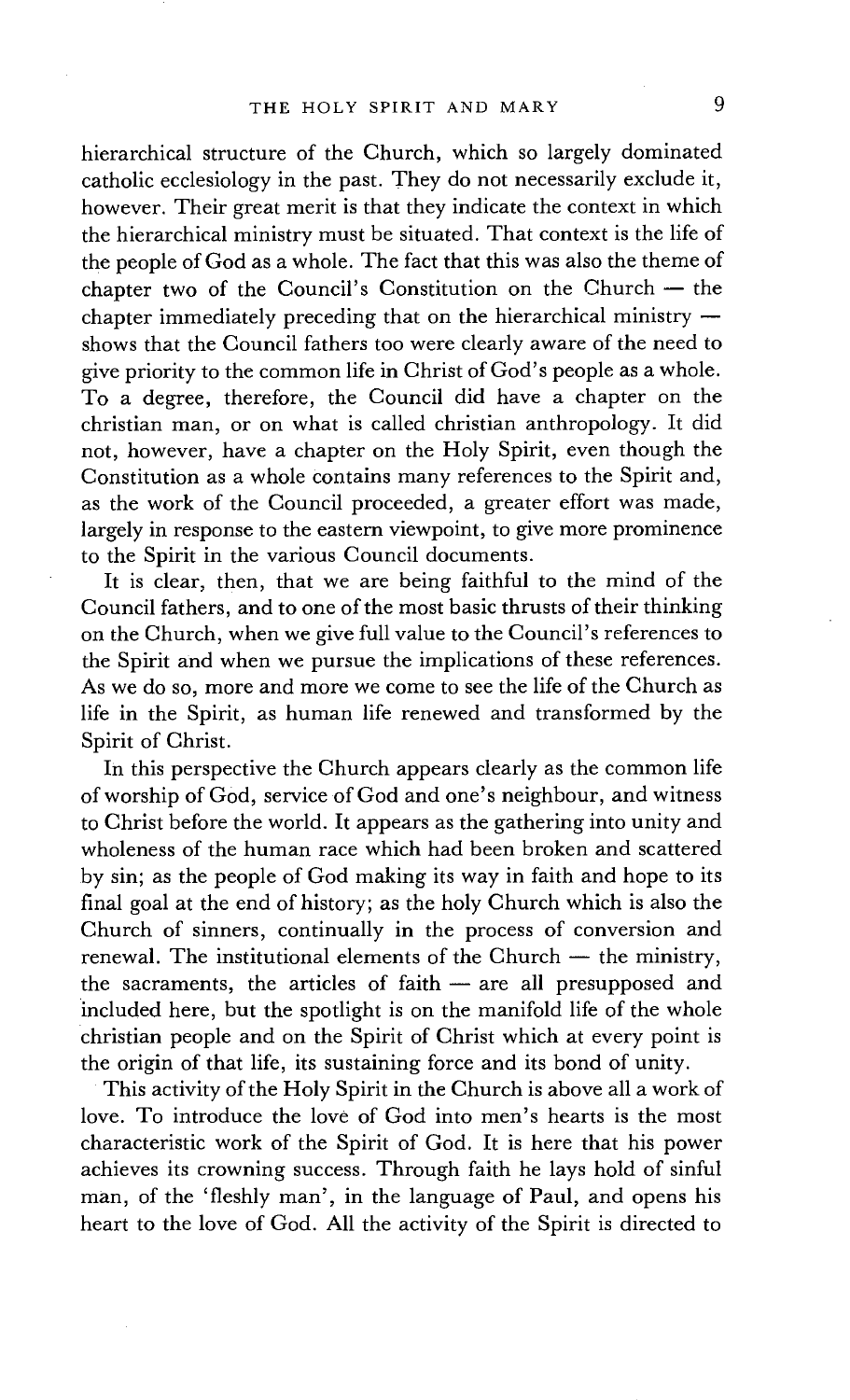this end. As the eternal love of the Father and the Son, the Spirit draws the faithful into the circle of divine love, giving them the assurance that God is their Father (Rom 8,15t). Thus the 'new man' comes into being, the spiritual man, in whom are found the characteristic activities of christian existence: thanksgiving, praise, penance, good works, witness, all those activities in fact  $-$  and here we catch a glimpse of the Spirit's role in the liturgy  $-$  which may be summed up as the spiritual sacrifices of God's priestly people.

In the spiritual man are found too the fruits of the Spirit, which are: love, joy, peace, patience, kindness, goodness, faithfulness, gentleness, self-control (Gal 5,22f). 'Against such', adds Paul, 'there is no law', thereby indicating a further quality of existence in the Spirit: freedom from the constraint of the law, a freedom which consists in the inner transformation of man's will, giving him the inclination and the ability to obey, making it, as it were, second nature for him to do the will of God.

So far I have been speaking only of the Holy Spirit, which is but part of my topic. It is time to introduce the second part of my theme, namely the role of Mary and, in particular, her relationship to the Spirit. It seems to me that this can now be done very easily. For all that I have been saying about the Spirit and the christian man has been setting the scene for the entrance of Mary. Mary is, after all, the perfect realization of christian anthropology. She is the matchless prototype of the human person elevated and transformed by grace. In her we see embodied to a surpassing degree the existence of 'the christian man'.

For this reason the two orthodox observers who spoke to Fr Congar at the Council might, I believe, equally well have said to him that the two chapters of their treatise on the Church would be devoted respectively to the Holy Spirit and to Mary. Certainly it would be possible to say the essentials about christian existence by speaking about Mary, and no tradition would find it easier to do this than the tradition of the East.

The Vatican Council itself took a major step in this direction when it incorporated its treatment of Mary into its Constitution on the Church, and especially when it gave new prominence to the theme Mary and the Church. By doing so it presented Mary as the model of the Church's life and the life of the individual Christian, as the first and most perfect disciple of Christ, whose faith, love and obedience to God's word are an incomparable example for all succeeding generations.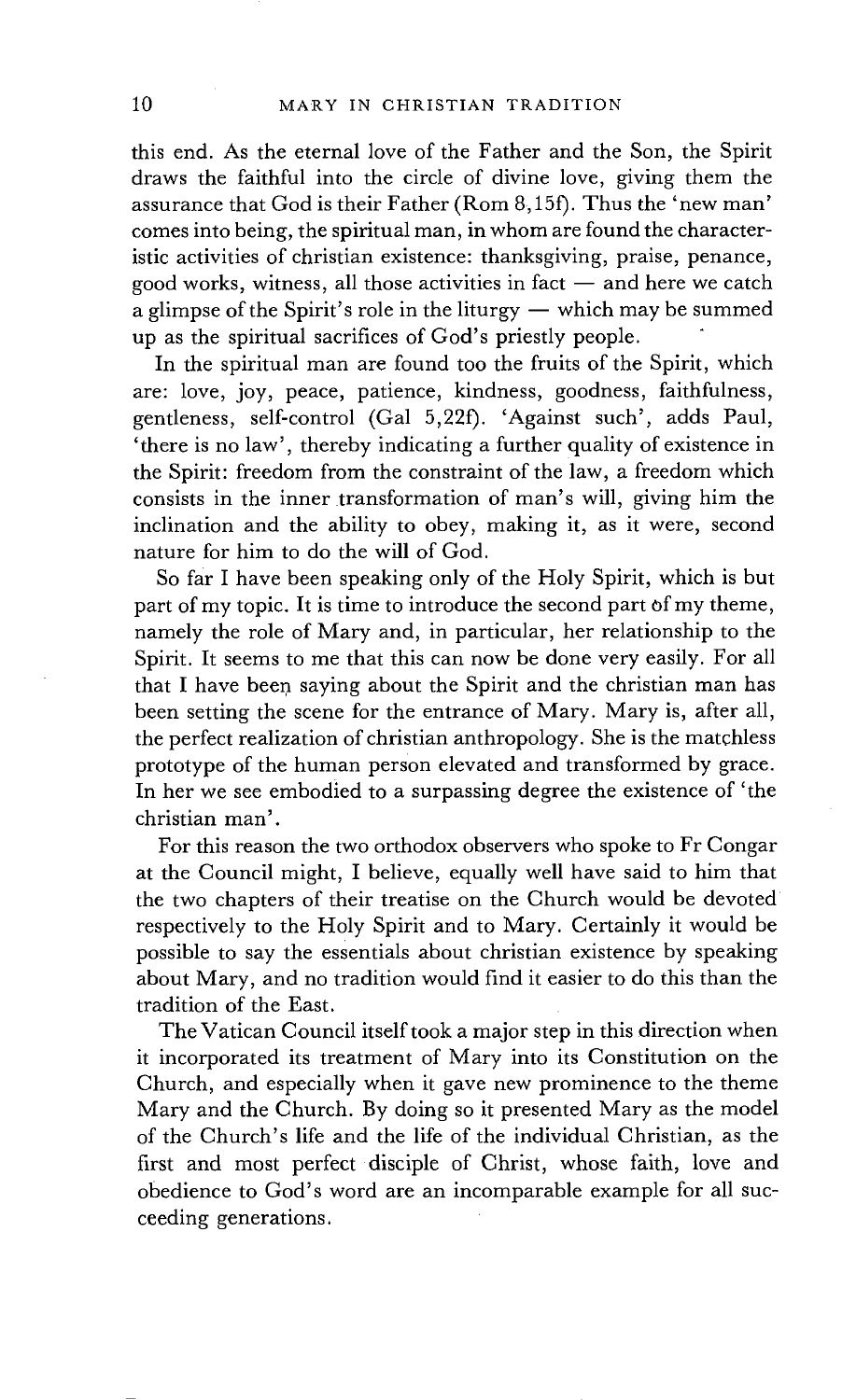It should now be clear that nothing could be more natural than the juxtaposition of the two themes, the Holy Spirit and Mary, such as we find in the title of this paper. It must rather be a matter for surprise that so little attention should have been given in the past to a relationship which, in the light of what we have seen, appears so normal and also so important.

Another point should now be evident. The theme we are dealing with has profound implications for our understanding of what it means to be a Christian and of the significance of the Church for our life. We are not discussing abstract doctrines or questions of mere ritual or organization. We are dealing with the deepest spiritual realities, with what is personal, inward, everlasting.

At the same time we are following a promising line in ecumenical discussion. As far as the orthodox/roman catholic dialogue is concerned, this will be clear from what I have already said. In regard to the Churches of the reformation tradition, the prominent place accorded to the Spirit in that tradition also holds out hope of a fruitful dialogue in the context of our theme.

After these rather general introductory remarks let us try now to come closer to the heart of our subject. Where better to begin than with the scriptural account of the angel Gabriel's announcement to Mary that she was to become with child by the power of the Holy Spirit. The angel's words are reported by Luke as follows: 'The Holy Spirit will come upon you and the power of the most high will overshadow you; therefore the child to be born will be called holy, the Son of God' (Lk 1,35).

In this text there are clear echoes of several important Old Testament themes. The reference to the coming of the Holy Spirit recalls the prophecy of Isaiah about the coming of the Spirit in messianic times. The Spirit will come, Isaiah says, to repair the devastation that is increasingly coming upon Israel because of its infidelity. On that day the Spirit will transform Israel from a sterile wilderness into a pleasant and fruitful garden. Justice will abound and the people will live in tranquillity and peace (Isai 32,15-18).

This prophecy is closely related to another well-known isaian passage in which the prophet foretells the outpouring of God's Spirit on his people. The desert soil will be watered and will bear abundant fruit: that is to say, Israel will be delivered from the desolation of exile and captivity and will be blessed with the knowledge and intimate friendship of God (Isai 44,3-5).

The reference, which is clear in these texts, to the coming into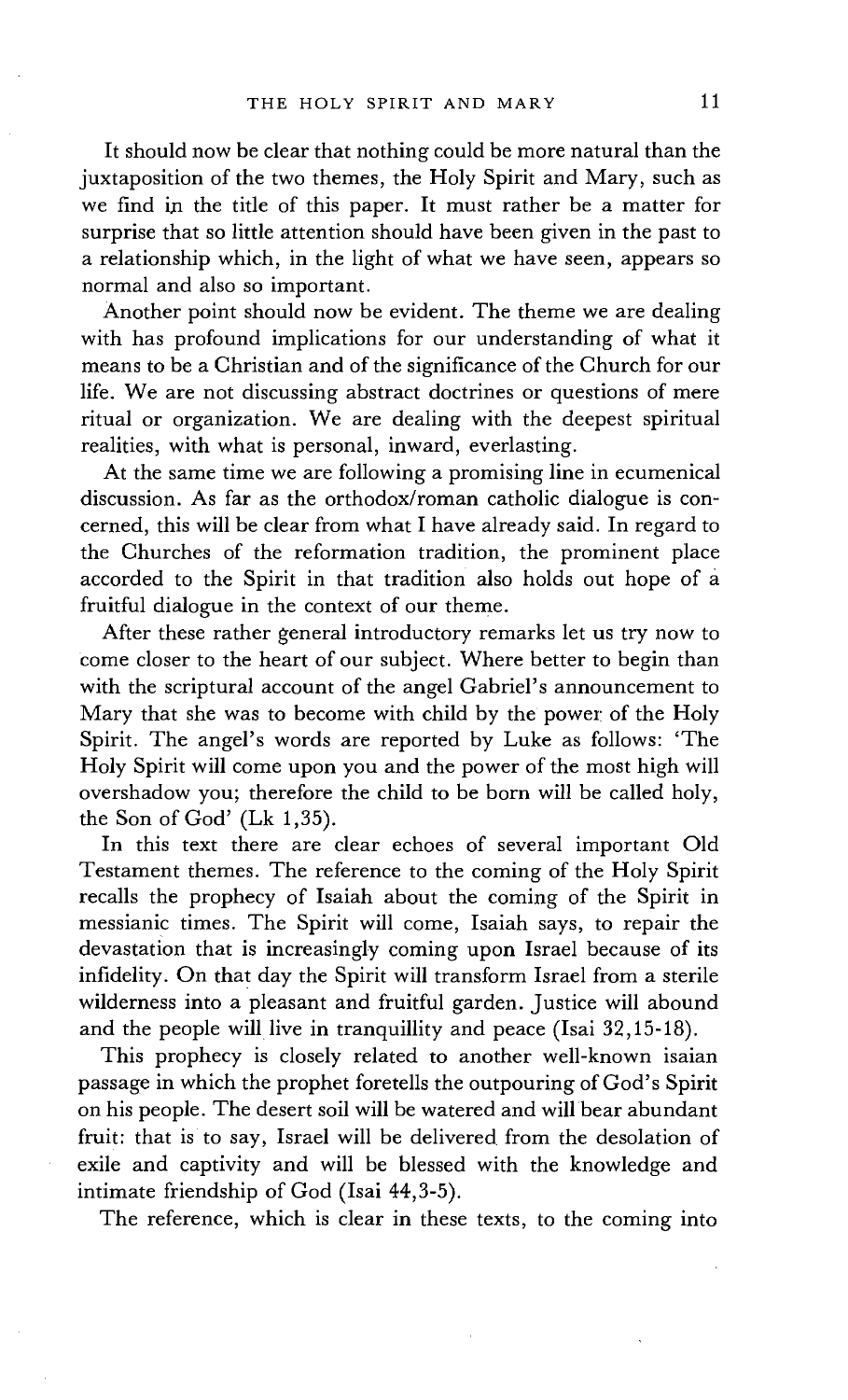being of the new people of God through the action of the Spirit brings to mind also two passages from the prophet Ezekiel. One of these speaks of the transformation of hearts by the power of the Spirit, while at the same time the land of Israel, which has grown desolate, will become a new garden of paradise. The other passage is the celebrated oracle which describes the coming together of the dry bones which the prophet sees scattered on the ground. Through the divine action they take on the shape and form of human bodies, into which the Lord then infuses the breath of life (Ezek 36,25-35; 37,1-10).

From such texts as these we see that the coming of the Holy Spirit on Mary at the moment of the Incarnation is the culminating point of a long history. The aim of that history is to make possible the coming of the promised messiah. The messiah will come when God finally meets, from within the people of Israel, the response of perfect faith and obedience which he has long sought, and which the Spirit has been working to bring about.

In Mary, the humble maid of Nazareth, the desired response finally becomes a reality. From the beginning Mary has been prepared by the Spirit for that purpose. As the fairest flower of the *anawim,* the poor of Yahweh, whose hidden link with the Spirit of God is hinted at in Matthew's description of them as 'the poor in spirit', Mary stands at the apex of the sacred history which began with the call of Abraham. The faith of Abraham finds its counterpart in Mary's utter trust in God and her total assent to his designs. Compared with her faith, that of Abraham, great though it was, is now seen as no more than a beginning, a foreshadowing of what was to come.

In Mary, then, Israel fulfills its appointed task as God's chosen people, as the bride of Yahweh who had so long refused to utter from her heart the unrestricted 'Yes' that Yahweh had called for. Under the influence of the Spirit, Mary, by her response, opens the way to the coming of the messianic age. The assent expressed in *Mary's fiat*  is therefore at one and the same time an end and a beginning. The role she plays in the birth of her Son can by no means be confined to that event or limited to him alone. It would be unintelligible that she would not continue to be involved in God's saving acts in and through his people. Mary's ministry in bringing the messiah into the world is destined to be prolonged. She will continue to be associated with her Son as he carries out the destiny assigned to him. And in this role she will be at all times the chosen instrument of the Spirit, the Spirit's totally responsive associate and collaborator.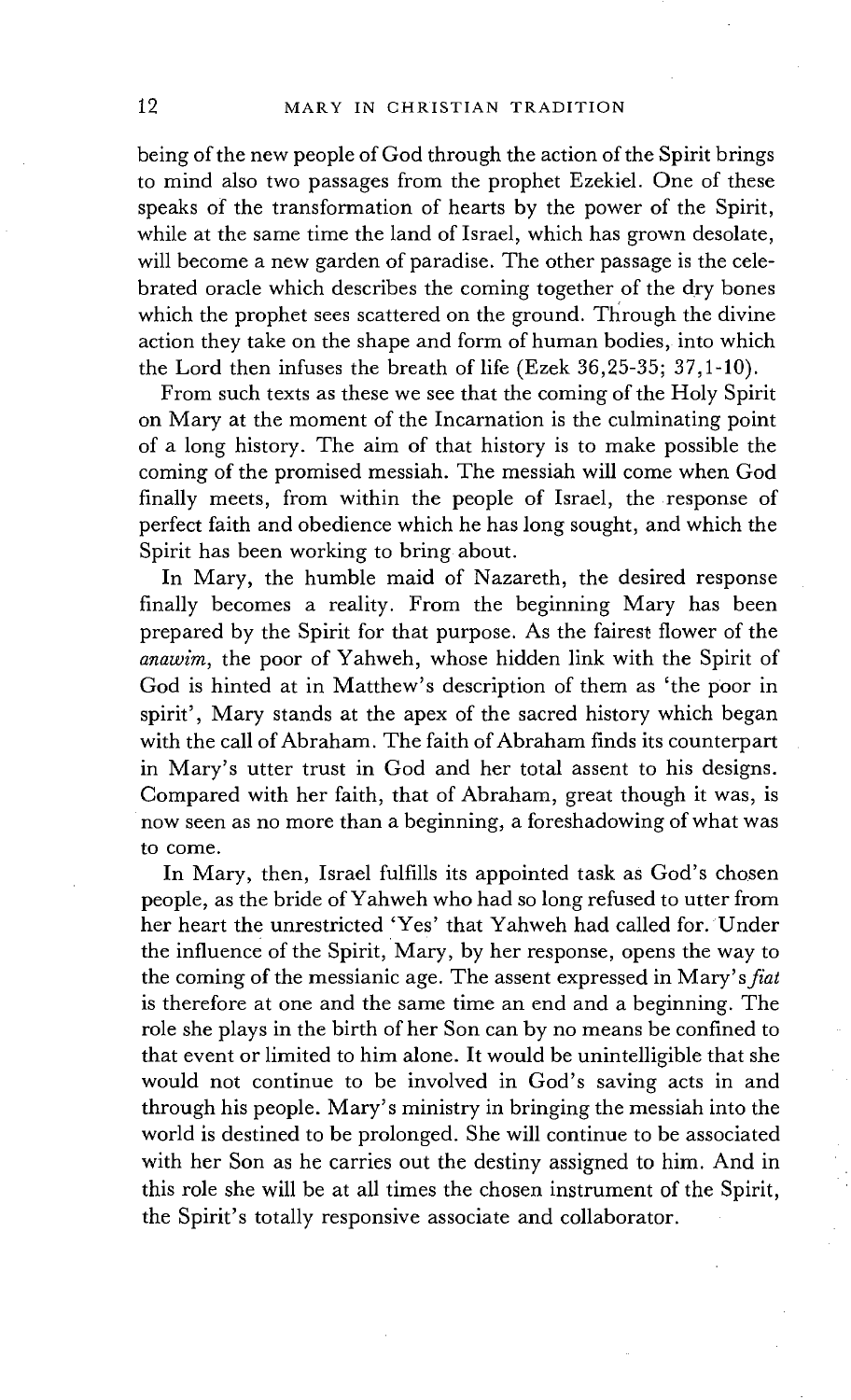The most striking expression in the New Testament of this continuing co-operation of Mary with the Holy Spirit is found in the account in the Acts of the Apostles of the coming of the Spirit at Pentecost. As foretold by Christ, the Spirit came at Pentecost to fill the Church with heavenly blessings and to launch it on its mission of proclaiming the gospel throughout the world. As the disciples await the fulfilment of Jesus's promise, Mary, as is clear from Luke's account, is among their number. With the others she prays for the Spirit's coming. As at the moment of the Incarnation, her faith and love contribute, in God's design, to this new intervention of the Spirit. Just as her virginal conception of Jesus by the power of the Spirit was in a certain sense a response to the intense desire of her heart to be totally at God's service, so that, as the classic phrase of Augustine has it, *prius concepit mente quam corpore* - so now at Pentecost her prayers, and the love that inspires them, are instrumental in the great outpouring of the Spirit that is to launch the Church on its way. At the Annunciation Mary co-operated with the Spirit in the Incarnation of the messiah, destined to be the Saviour and ruler of his people; at Pentecost she co-operates with the Spirit in the emergence of that people on to the stage of human history. She who had first become the Mother of Christ is now revealed as Mother of the Church, and central to her motherhood on each occasion are the humility, obedience and loving trust in God which unite her profoundly to the Holy Spirit and persuade him, as it were, to intervene and to exercise his mighty power for the salvation of the world.

Throughout the history of the Church Mary does not cease, in cooperation with the Spirit, to exercise her role as Mother, whether of the Church as a whole or of the individual Christians who make it up. In the face of immense difficulties, the apostles and disciples of the Lord began their work of preaching and conversion. Who can doubt that they were inspired in this endeavour by Mary's example and supported by the power of her intercession? From her who has been called by Pope Paul VI the 'Star of Evangelization', they learned the same lesson which the Spirit of Jesus was teaching them in the depths of their hearts  $-$  that evangelization consists essentially in opening up a way to human hearts for the person of Christ; and that what the herald of the gospel needs most of all is something which existed first and to a surpassing degree in the soul of Mary, namely intimate knowledge of Christ and profound union with him in love.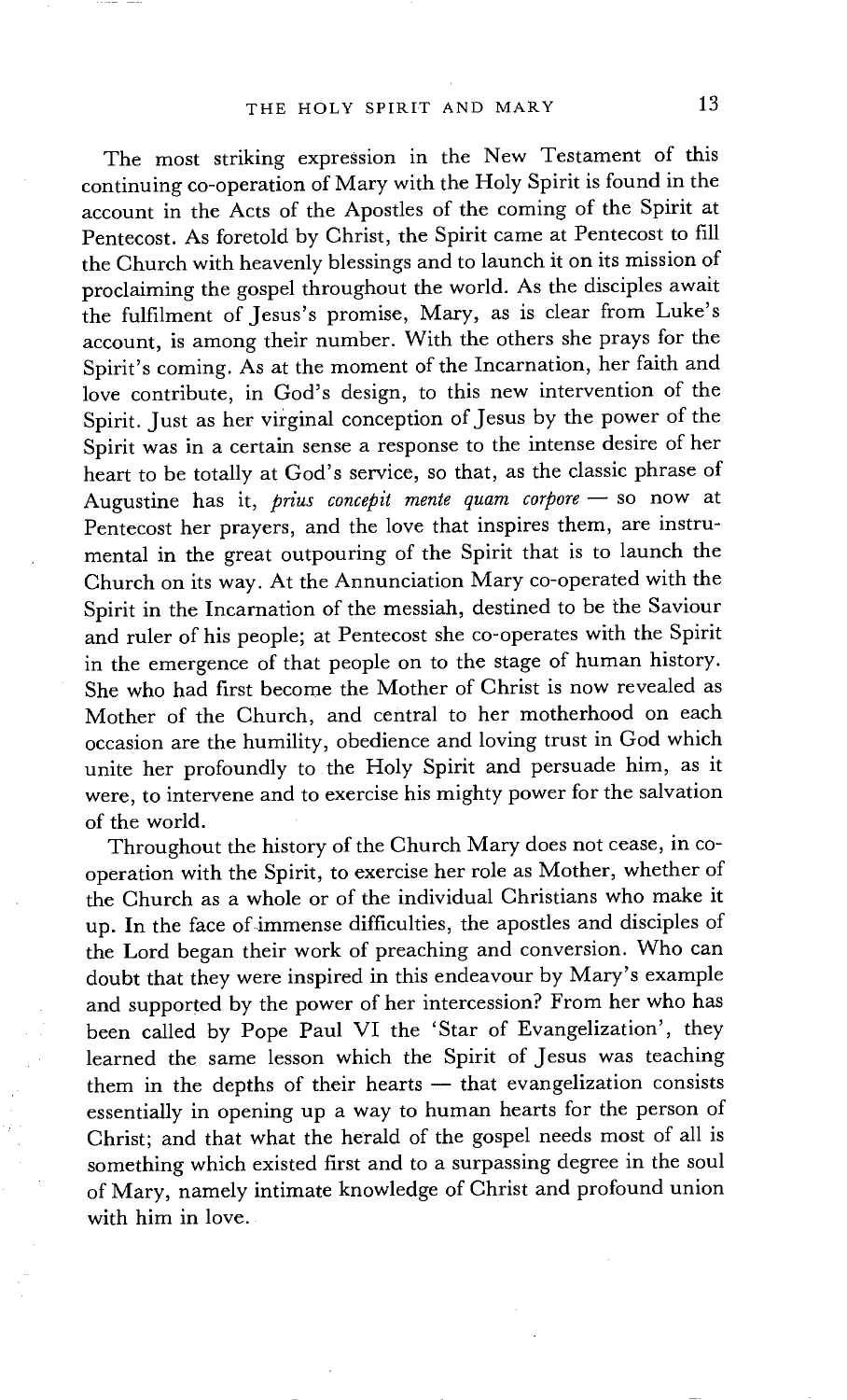From Mary too the apostles learned that their role in the Church was to be, like her, at the service of the Spirit in bringing forth Christ in the souls of men. That is to say, it was to be essentially a maternal role, exercised in the power of the Spirit. Everything they did in fulfilment of their ministry was to be viewed in this light, from the first proclamation of new life in Christ to the bestowal of that life in the sacrament of baptism and the celebration of its fullness in the eucharist, together with the exercise of pastoral care and the continuing formation of God's people in the mysteries of the faith.

From this it would naturally follow that in everything the apostolic ministry should bear a maternal stamp, that it should be marked at every stage by the characteristic qualities of motherhood. And this in fact is what we find clearly inscribed in the pages of the New Testament. For how better than in terms of a mother's love and solicitude for her children can one convey the all-consuming concern for their converts of the apostles and their collaborators in the preaching of the gospel?

It is no doubt significant that the maternal qualities, specifically in our context the marian qualities, which are so readily discernible in the New Testament record of the founding of the Church by the apostles, are also qualities which we especially associate with the Spirit of God and which the New Testament in fact ascribes to him  $\frac{1}{\pi}$  in the first place love, which is the Spirit's highest gift, and then the many qualities that flow from love and give it expression: generosity, service, self-sacrifice, sympathy, understanding, kindness, mercy, forgiveness, patience, steadfastness, courage. In this striking parallelism between the work of the Spirit and the influence of Mary we catch a glimpse of the extraordinary similarity of Mary and the Spirit, and the degree to which the inmost life of the Spirit finds expression in Mary and in her salvific role.

If we wish to explore further the implications of Mary's maternal role in relation to the Church, and her inseparable association with the Spirit, who is the source in the Church of all grace, spiritual power and apostolic activity, we need only bring to mind the varied forms of the Church's life and the part ascribed to Mary in each one of them by the tradition of the Church.

As an *outstanding* modern witness to that tradition, as it has developed in the western Church, may I invoke here Pope John Paul II, whose marian teaching is marked by a profound emphasis on the unceasing and all-embracing activity of Mary in the exercise of her role as Mother of the Church. 'Mary', the pope says, 'must be on all the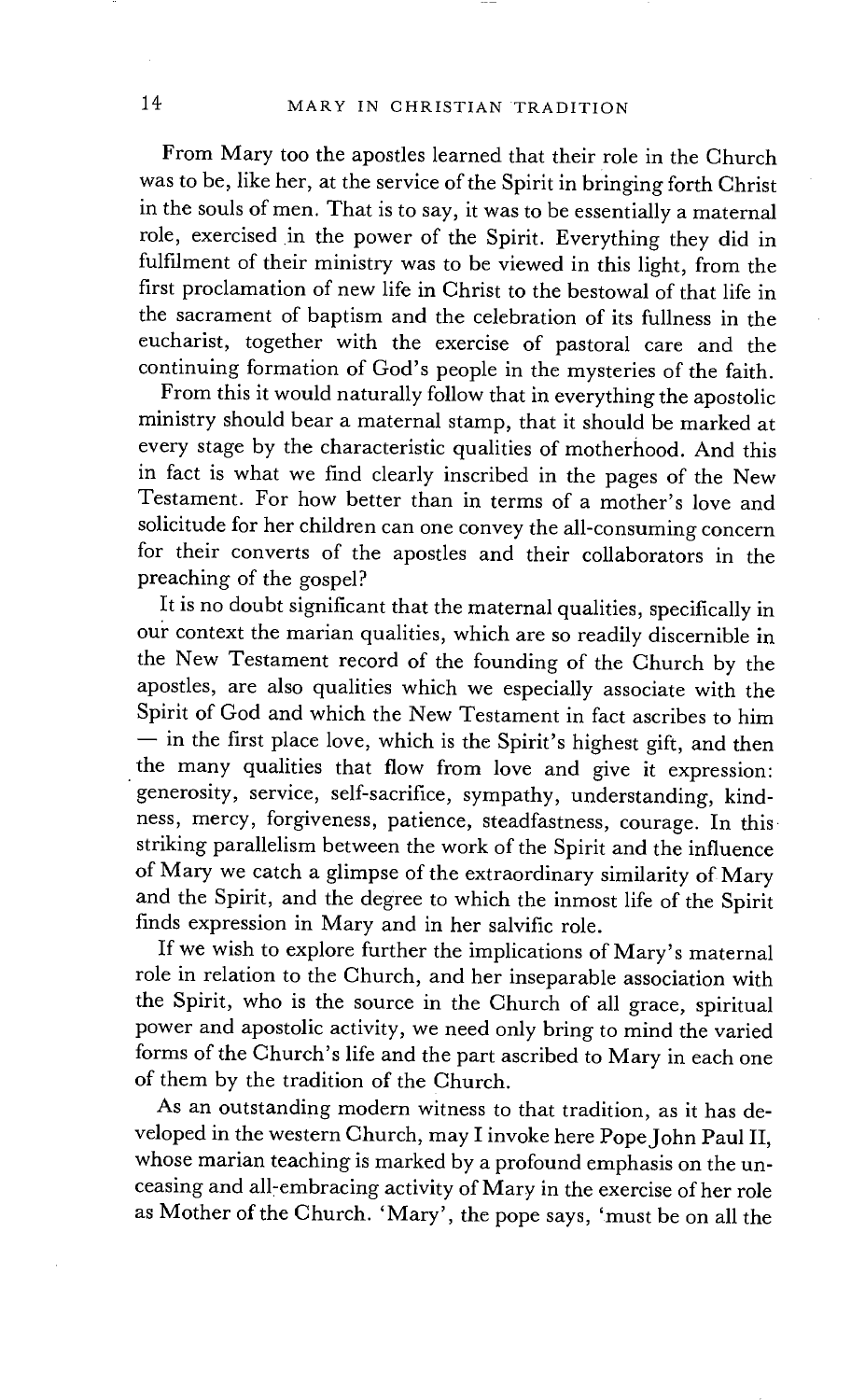ways of the Church's life'. Noting that his predecessor, Pope Paul VI, called Mary Mother of the Church at the close of the Second Vatican Council, he asserts that from that time onwards Paul VI continued to call upon Mary under that title and 'above all to invoke her to take part as mother in the life of the Church, this Church which, during the Council, became more aware of her own nature and mission'.

In line with this development in the marian teaching of his predecessor, the writings and addresses of Pope John Paul II are full of invocations of Mary 'to take part as mother in the life of the Church'. Again and again he asks her to show for the Church a mother's love, care and protection. To her he commits every aspect of the Church's life without exception, beginning with his own papal ministry. To her he entrusts the Church in each country and diocese, but also entire nations, the destiny of the world, the work of civilization and culture, the world-wide struggle for peace, brotherhood and justice. He invokes her motherly care for priests-and bishops, for religious, for missionaries and the missions, in a special way for the poor, the sick, the oppressed, the handicapped, those who are the victims of disease and famine.

To Mary, too, the pope commends the continuing renewal of the Church launched by the Second Vatican Council. The safe keeping of the Church's doctrine, together with its deeper appropriation by the whole people of God; the work of evangelization in all its aspects; vocations to the priesthood and the religious life; the 'domestic Church' of the family of which Mary too is Mother; the intensification of the life of prayer and the closer following of Christ by all the baptized; christian education in the school and in the home; the formation of youth in the knowledge, love and service of Christ; the fidelity of husbands and wives to their vocation in marriage; the witness of single people; the christian endeavour of all classes and groups in the Church without exception - all this the pope commends to the watchful concern of Mary, Mother of the Church, Mother of every individual Christian, Mother of all mankind.

To Mary, finally, the pope entrusts the great work of unity among Christians. He addresses her as Mother of Unity, asking her to teach us always the paths that lead to unity. Under the eyes of Mary our Mother he says, 'we are ready to recognize our mutual faults, our selfishness and delays'. He expresses the hope that in due time, as the fruit of Mary's prayer, joined to our prayers, there will come about that full unity of Christians which she, as Mother, certainly desires more ardently than anyone.<sup>2</sup>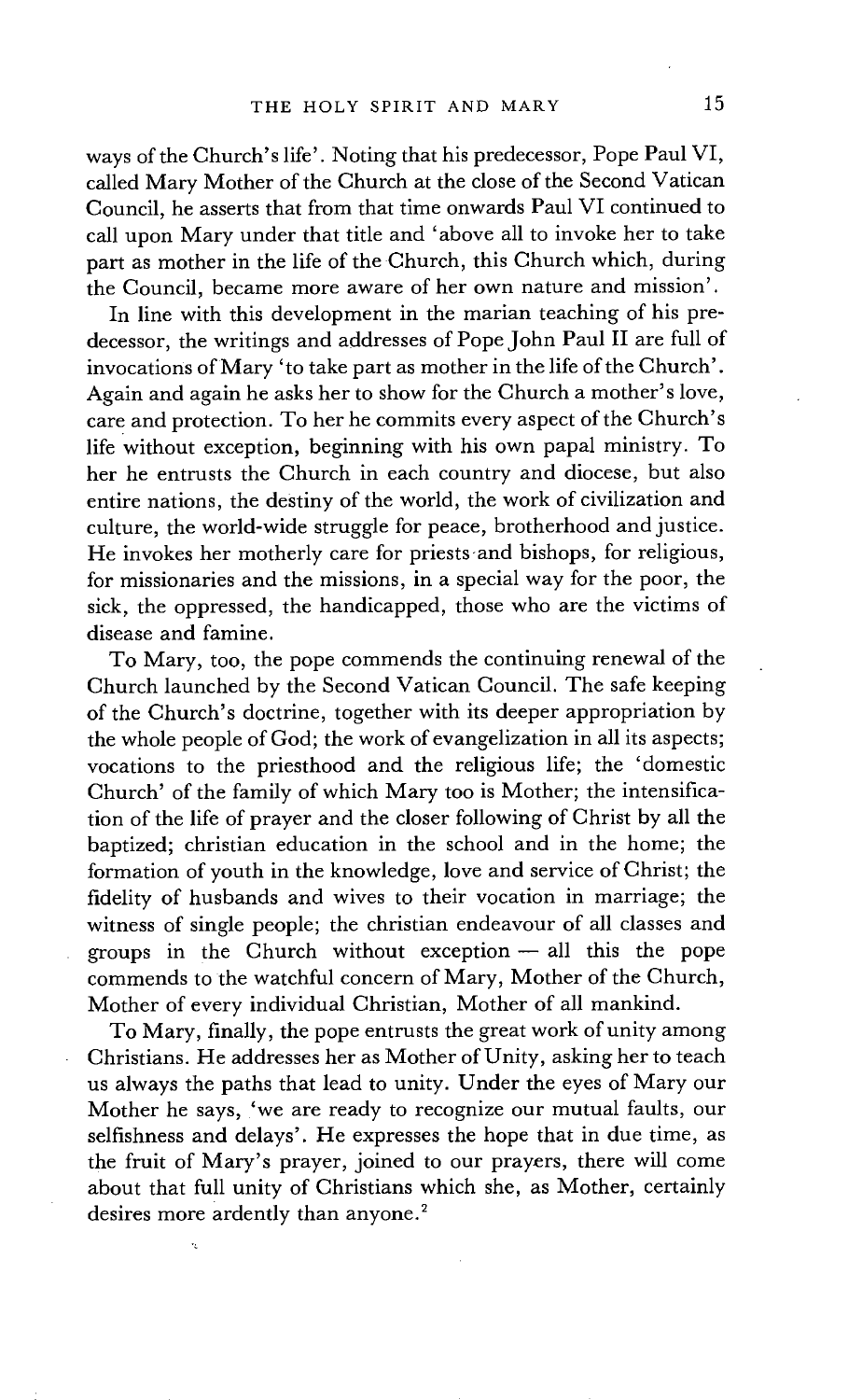In all this Pope John Paul II is simply giving detailed expression to the phrase in which, as we saw, he sums up Mary's role as Mother of the Church, that she must be, namely, 'on all the ways of the Church's life'. It is no less true, however, that all the forms of apostolic activity to which the pope links Mary, all the expressions of the Church's life which he commits to her care, are totally dependent on the Holy Spirit. They are, after all, without exception, fruits of the saving work of Christ. They are so many ways in which the mission Christ gave to his Church is being carried out, so many ways of making him more fully present in the Church itself and in the world. But it is in and through the Spirit that Christ is present to the Church, that he fills it with heavenly blessings, that he is the source of its life, its mission, its varied forms of witness, worship and service. That is why we attribute to the Spirit the regenerating power of the waters of baptism, the life of grace in the souls of the justified, the indwelling of the Blessed Trinity, the presence of Christ in the eucharist, the graces of the eucharist and the other sacraments, the guidance of the Church in the exercise of its teaching ministry, the illumination of the hearts of the believing community, the many charisms, vocations and ministries which enrich and adorn the Church and equip it to fulfil its appointed task.

Mary and the Spirit, therefore, are inseparably joined, and each is active in every aspect of the Church's life. It is possible, of course, to minimize the role of one or the other, indeed it is quite possible to minimize the role of both. The latter happens when attention is concentrated directly and exclusively on Christ, or perhaps one should say on Jesus, because if both Mary and the Spirit are overlooked it becomes difficult, as experience shows, to maintain any real sense of the transcendence of Christ, of his heavenly origins as the eternal Son of God or of his glory as the risen Lord established in power at the right hand of the Father.

As far as the Roman Catholic Church is concerned, the temptation has undoubtedly been neglect of the role of the Spirit, while emphasizing that of Mary. Indeed it has been stated from the protestant side that Catholics give the impression of substituting Mary for the Spirit: In a much-quoted article entitled 'Mary and the protestant mind' Elsie Gibson has this to say: 'When I began the study of catholic theology, every place I expected to find an exposition of the doctrine of the Holy Spirit, I found Mary. What Protestants universally attribute to the action of the Holy Spirit was attributed to Mary'. 3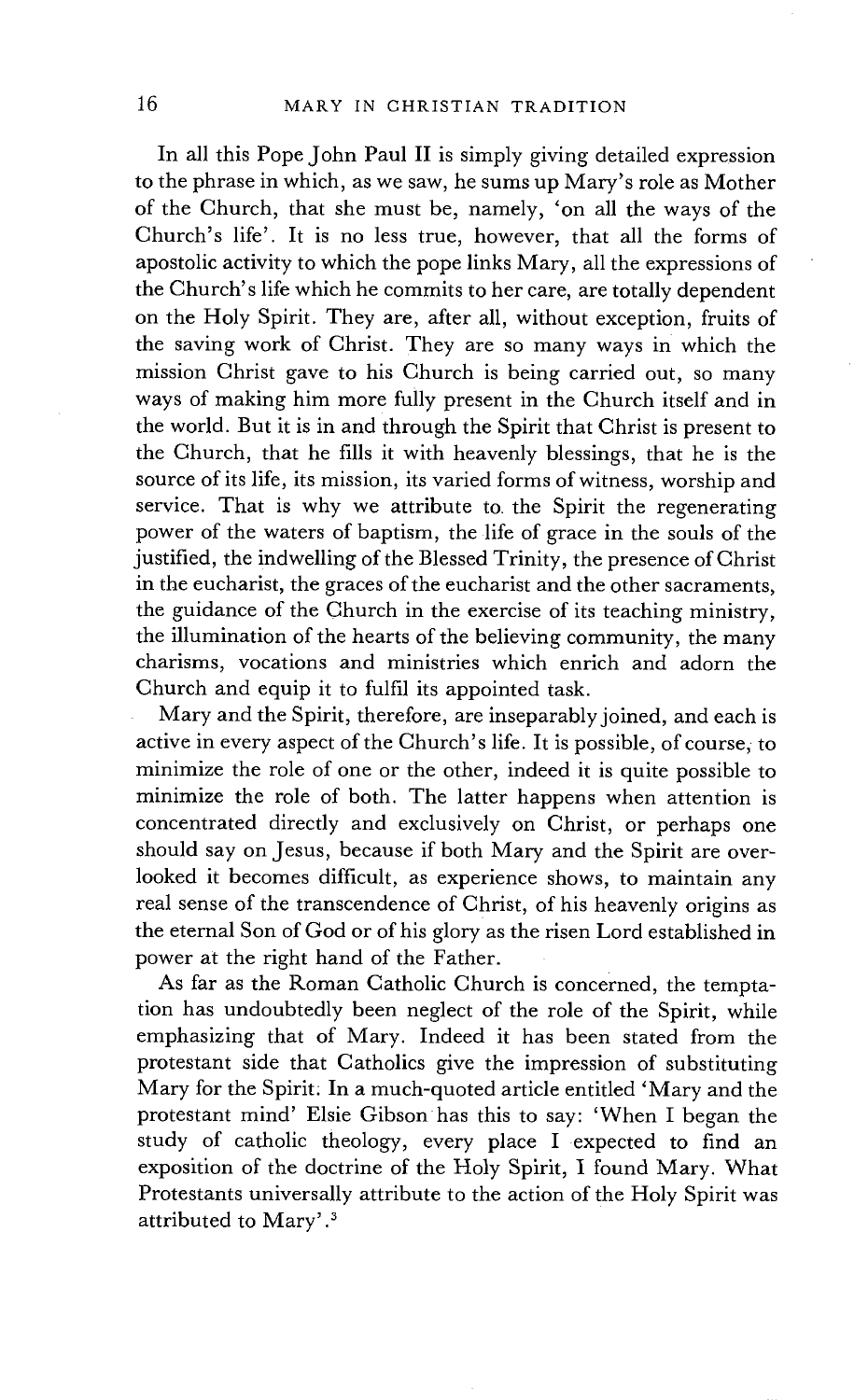In the light of what we have seen about Mary's maternal role in the Church this reaction is wholly understandable. The question is, however, whether the problem is to be resolved simply by the replacement of Mary by the Spirit in catholic theology and devotion, or rather by searching out the fundamental links between Mary and the Spirit and, against that background, endeavouring to see what is the role of each and how their roles are related. The latter course is, I believe, the correct one. It has much to offer, not only for the enrichment of catholic theology and for establishing a better balance in catholic doctrine and devotion, but also for ecumenical understanding and progress on the road to unity.

In any such enquiry into the precise relationship between Mary and the Spirit one point of fundamental importance can immediately be noted. It has already emerged more or less clearly in the course of this paper. I have in mind the means by which Mary exercises her maternal influence in the Church. She does so, not by any activity bearing directly on the life of grace in the hearts of Christians, or on the efficacy of the sacraments. Such activity is the province of the Spirit, and no creature, however holy or exalted, can play a part in it. However much we may underline Mary's role, however wide the range of her activity is considered to be, it must always be conceived in very different terms from these.

Because this principle has constantly been recognized in the catholic tradition, the apparent priority given to Mary over the Spirit by Catholics cannot be taken to imply that Mary is seen as displacing the Spirit or as taking on the role which is proper to him.<sup>4</sup> Basically we are again in the presence of the catholic 'both... and', as distinct from the exclusive protestant emphasis on the work of God in our salvation. It must be acknowledged, however, that in giving a major role in this work both to Mary and the Spirit, Catholics have spoken much more about the former than the latter. To some extent this can be understood, since of the three persons of the Trinity the Spirit is the one whose personality is the least clearly defined, so that we find it more difficult to think and speak of him. It has indeed been suggested that it is by focusing our attention on Mary that we can best understand the Spirit, since she, being totally pervaded by him, gives him, so to speak, a distinguishable personal profile, which otherwise eludes us.<sup>5</sup>

This is a point to which we shall return. In the meantime let us take note of the precise manner in which Mary exerts her influence on the Church and on the life of the Christian. There are two basic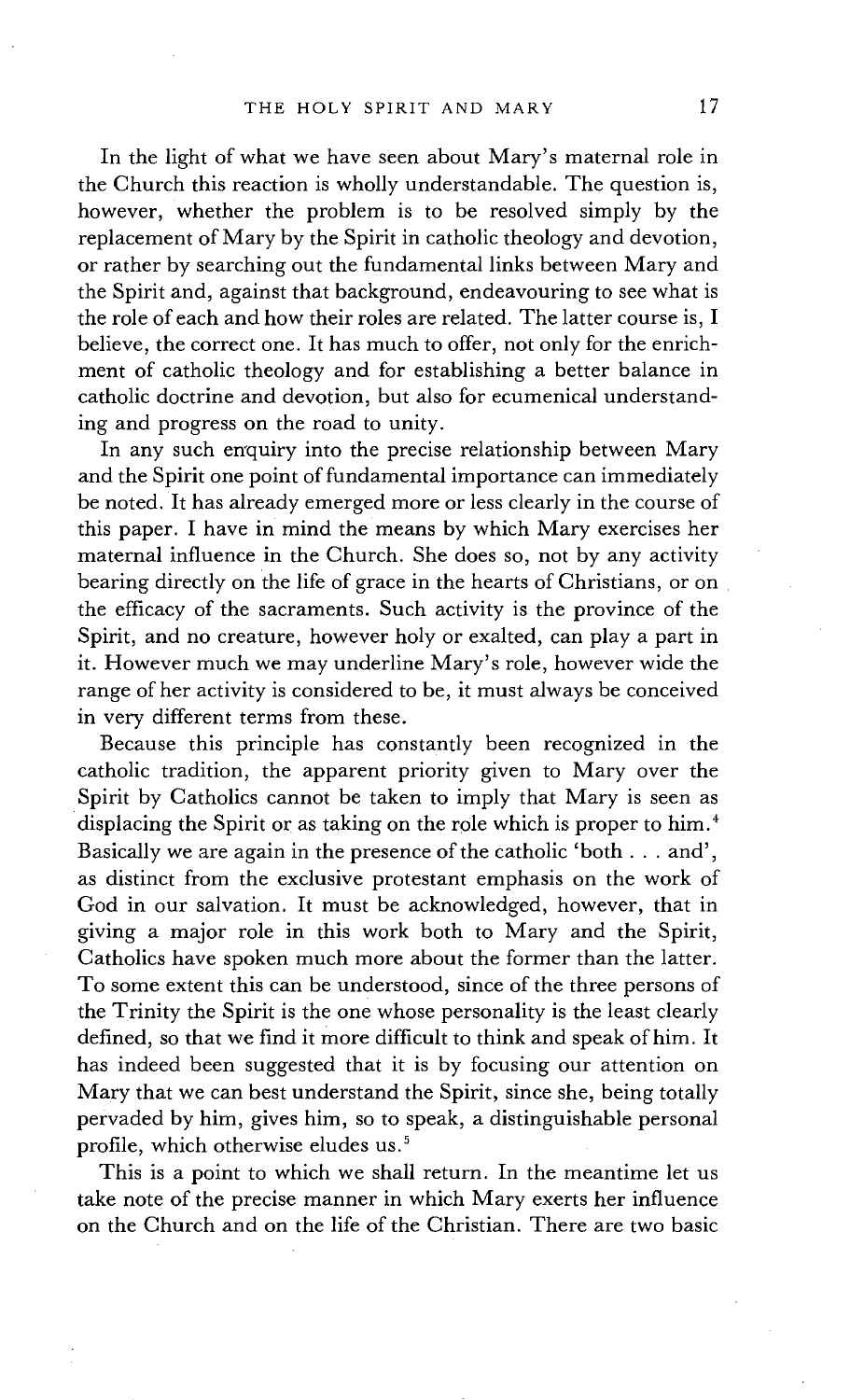ways in which she does so. One is the force of her example as the most perfect disciple of her Son, outstanding above all others in faith and love. The other is the power of her maternal intercession, a power based on her extraordinary holiness and her intimate association with the work of redemption. If Mary is, as Pope John Paul II affirms, present on all the ways of the Church's life; if she is close to every one of her children and a universal source of heavenly assistance, this is to be understood in the sense that her example is an inspiration to all and her prayers, which embrace the whole range of the Church's life, are of immense value and efficacy in the sight of God.

Pope Paul VI writes:

The activity of the Mother of the Church for the benefit of the redeemed does not replace, or compete with, the almighty and universal action of the Holy Spirit. Rather, the former implores and prepares for the latter, not only by prayer of intercession, in harmony with the divine plans which Mary contemplates in the beatific vision, but also by the direct influence of her example, in particular the extremely important one of her supreme docility to the inspirations of the Divine Spirit. It is, therefore, always in dependence on the Holy Spirit that Mary leads souls to Jesus, forms them in her image, inspires them with good advice and serves as a bond of love between Jesus and the faithful.<sup>6</sup>

I realize, of course, that from a strictly protestant viewpoint these explanations may be of only limited assistance. The assurance that Mary is seen as in no way trespassing on the role of the Spirit as the immediate and only effective cause of God's grace will no doubt be welcomed and wholeheartedly endorsed. There remains, however, the question of intercession, which may still seem to the protestant way of thinking to go beyond the limits of human participation in the saving work of Christ. This, however, is a problem far wider in extent than the specific topic of the Holy Spirit and Mary which we are here discussing. Its roots lie deep in the theological upheaval of the Reformation and have extended themselves into many of the major questions that are today the subject of serious ecumenical discussion between representatives of the reformation and catholic traditions.

Our best hope of progress in this difficult area must surely lie in the deeper study of the history of salvation, as recorded in the bible, which is now engaging the attention of scripture scholars and theologians from the various christian denominations. From these studies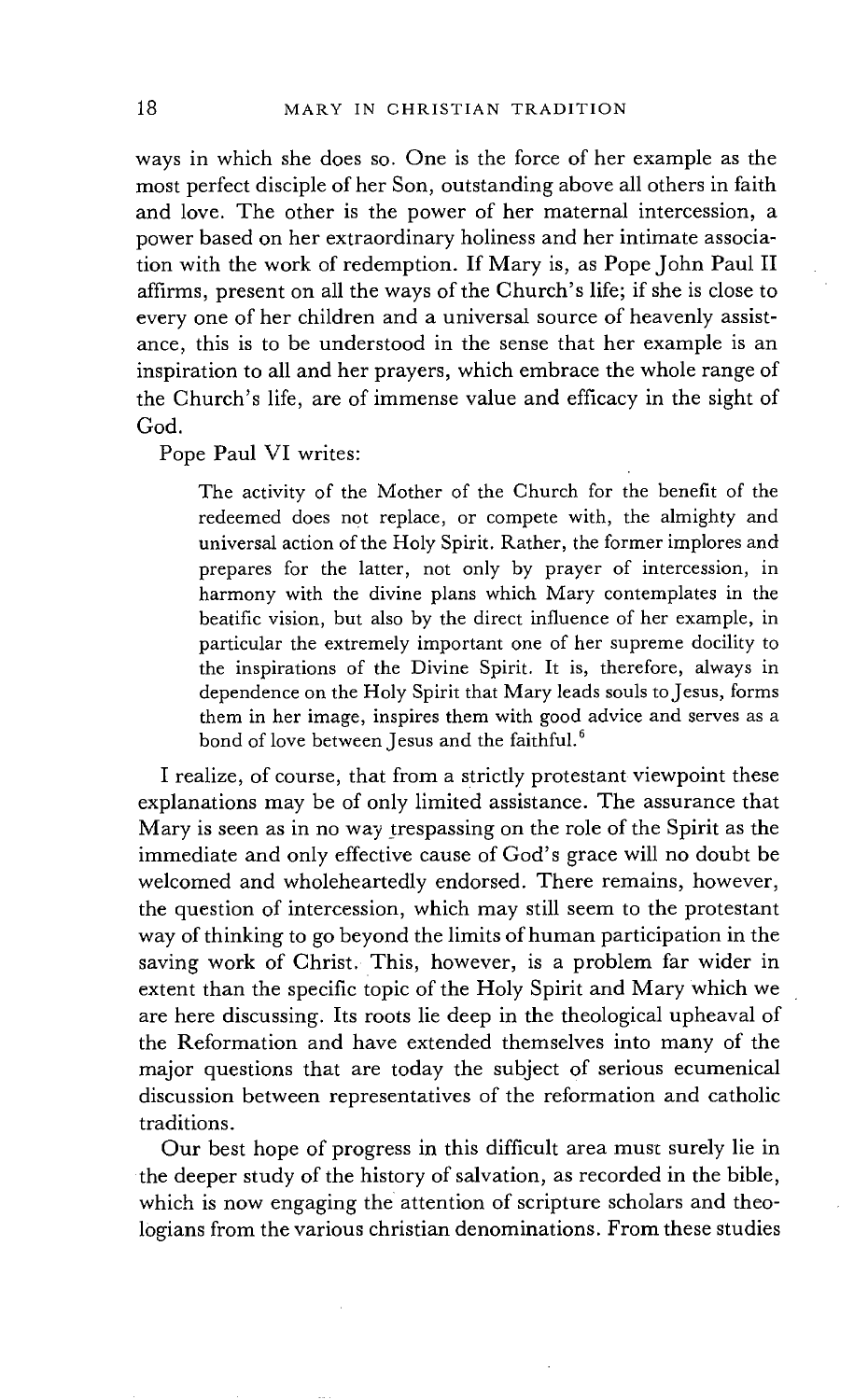may come a better understanding of the relationship, in God's design, between the gifts he bestows on his creatures and the mission which these gifts bring with them, a mission which in the catholic tradition has been understood to embrace active participation, by the power of God's grace, in the very work of salvation.

To return, however, to the respective roles of Mary and the Holy Spirit, and how they are related. From what we have seen so far we may say that Mary is, in a sense, the instrument of the Holy Spirit in the work of salvation, or, if we prefer, that she is his intimate associate, wholly dependent on him, yet utterly free and totally in possession of herself. On this basis a strand of tradition which goes back to Prudentius at the end of the fourth century describes Mary as spouse of the Holy Spirit. The title is not without its disadvantages, however  $-$  it might seem to suggest, for example, that the Holy Spirit is the Father of Jesus  $-$  and for that reason it has failed to find general support. As if to draw attention to its limitations Pope Paul VI, while applying it to Mary in a passage which I quote below, nevertheless qualifies his use of it by the addition of the adjective 'mystical': Mary, he says, is the 'mystical bride of the divine Paraclete'.

Presupposed in this intimate association of Mary and the Spirit is another and prior aspect of their relationship. From the first moment of her existence Mary was being prepared by the Spirit for the sublime task that awaited her. Under the powerful action of the Spirit she gradually grew in holiness, until the supreme moment came when she was to become the Mother of the Word Incarnate. If we wish to have some idea of the exalted degree of holiness she had then reached, we need only reflect on the immense faith that was required of her in order to give the appropriate response to the message of the angel, a response which found expression in the unforgettable words: *fiat mihi secundum verbum tuum.* 

According to the testimony of christian tradition, the mystery of the Incarnation, in which the Spirit fashioned from Mary's body the human nature of the Son of God, brought about a further increase in her holiness, as did also the event of Pentecost. Nothing, therefore, is more characteristic of Mary than the indwelling in her soul of the Spirit of holiness and his pervasive presence throughout her whole being. She is *par excdIence* the abode of the Spirit. She is filled to overflowing with his life and the abundance of his gifts. In all that she is and does she is totally possessed by him and utterly responsive to his action. It is for this reason that she is fittingly described as the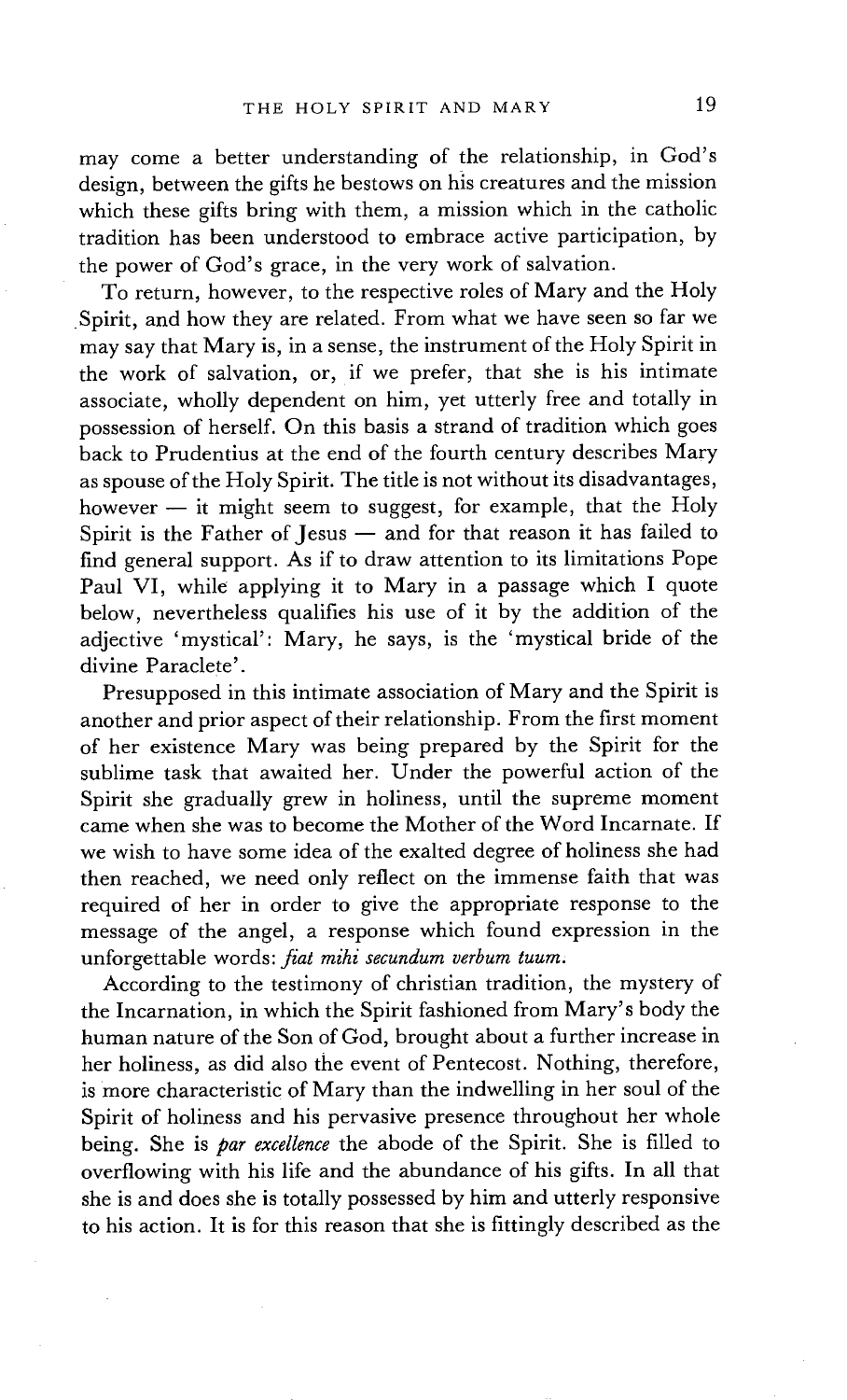Temple of the Holy Spirit, a title which christian tradition has long accorded her. Let us listen again to the words of Pope Paul VI:

By an action at once very powerful and very sweet, he [i.e., the Holy Spirit] has adapted perfectly Mary's whole person, with all her faculties and energies, physical as well as spiritual, to the tasks assigned to her on the plane of redemption. This belief springs from an understanding of the sacred texts that has grown deeper and clearer in the course of time. On this basis, fathers and doctors of the Church, in both East and West, have attributed Mary's fullness of grace and charity to the various missions of the Holy Spirit, who proceeds from the Father and the Son. This includes the gifts and fruits of every virtue, as well as the evangelical beatitudes and special charisms. Like a trousseau for a heavenly wedding, all of these adorned her who was predestined as the mystical bride of the Divine Paraclete, and Mother of God's word made flesh. Because of her privileges and exceptional gifts of grace, all of which come from the divine Spirit, Mary is greeted in the Sacred Liturgy as *Templum Domini, Sacrarium Spiritus Sancli* (Temple of the Lord, Sanctuary of the Holy Spirit).<sup>7</sup>

At this point it is worth noticing and bringing into the limelight the precise function that Mary, as the instrument of the Spirit. carries out in God's plan of salvation. In her womb the eternal Word of God is united to humanity. It is for this sublime ministry that the Holy Spirit comes upon her and overshadows her with his divine power. By providing the Son of God with a human body, she becomes the bridge between the Trinity and mankind, the link establishing communion between God and man in the person of Jesus Christ. This function she continues to fulfil throughout the history of the Church. To this day she is the Mother of Christ in the members of Christ, as she continues to bring Christ to birth within them. Through her maternal influence she continues to be the link between the Son of God and the human race, as she constantly draws men and women into communion with him in the power of the Holy Spirit, leading them onward to their final meeting with him when he returns in glory at the end of history.

This role of Mary as link between mankind and the Holy Trinity calls to mind the distinguishing characteristic of the Holy Spirit within the life of the Godhead. It is the Spirit who completes the cycle of knowledge and love among the persons of the Trinity. As the expression of the mutual self-giving of the Father and the Son he is in person the infinite love which unites them. This love then overflows beyond the boundaries of the Trinity to draw mankind into the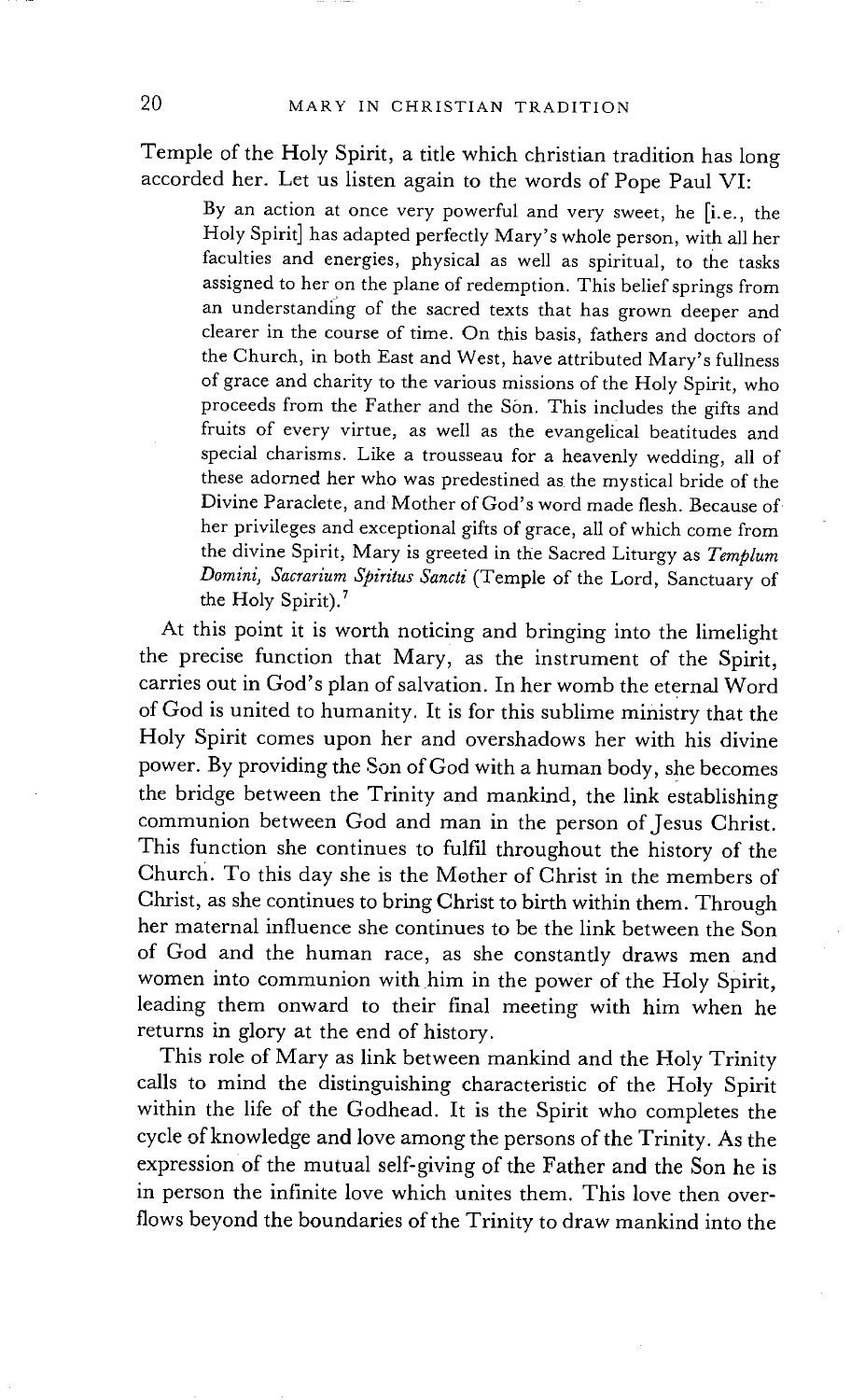inmost life of the Godhead. From this point of view Mary, placing herself at the service of the Spirit for the Incarnation of the eternal Son, fulfills a role which not only makes her the instrument of the Spirit and causes her to be totally filled with his presence; it is also modelled on the Spirit's specific function within the Trinity, on his personal divine being as the Spirit who, proceeding from the Father and the Son, joins them together in love and eventually becomes the bond of unity between them and mankind.

We may recall here my passing reference above to the similarity between the characteristic qualities of Mary's maternal activity in regard to the Church and what scripture tells us concerning the distinguishing marks of the Spirit of God. No doubt there are solid grounds for the opinion, to which various authors have given their support, that Mary in a special way incorporates in herself and sets before our eyes something that is distinctive of the third person of the Trinity. In this perspective, if we wish to penetrate to some extent the relative anonymity of the Spirit as portrayed in scripture, we cannot do better than contemplate the mystery of Mary and the Spirit's role in regard to her.

Along this line of thought we join up with a description of Mary favoured by many theologians. It is an idea which would seem to have a specific New Testament basis in the great sign appearing in the heavens of which the author of the Apocalypse speaks (Apoc 12): 'the woman clothed with the sun, with the moon under her feet', who probably represents both Mary and the Church and, through them, the protective power of the grace of God and of the Spirit who is its source. The description to which I refer is Mary, ikon or image of the Spirit. By this is meant that in Mary the Spirit is present and is in a certain sense made visible. In her person, her activity and her final destiny the Spirit is disclosed as the Spirit of unity and love, as he who recreates and gathers together mankind and the entire universe and leads them forward to their final union with God at the end of time.

Something of the richness and complexity of this idea may be grasped from a remarkable paragraph from the pen of the wellknown french mariologist, René Laurentin. His words recall, in the context of Mary as ikon of the Spirit, a number of the themes I have touched on in the course of this paper.

The whole development of the destiny of the Virgin in the history of salvation (and so all her privileges) are a manifestation and an exemplary realization of the Spirit who in a certain way enlarges the